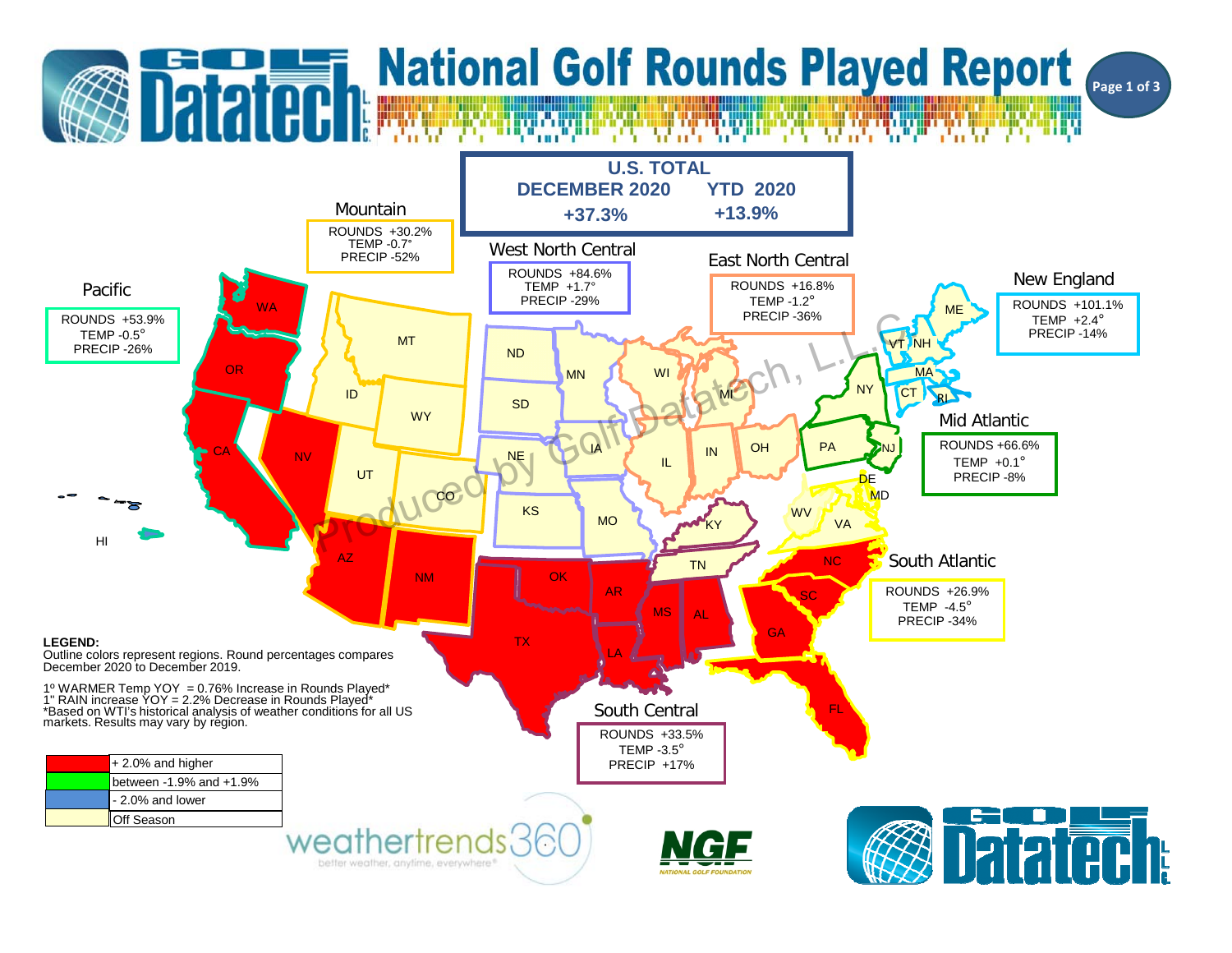## **Datatech Mational Golf Rounds Played Report**

**Page 2 of 3**

|                           | <b>DEC</b> | <b>YTD</b> | <b>DECEMBER 2020</b>      |            |            |                       | <b>DEC</b> | <b>YTD</b> |
|---------------------------|------------|------------|---------------------------|------------|------------|-----------------------|------------|------------|
| <b>PACIFIC</b>            | 53.9%      | 4.8%       |                           |            |            | <b>SOUTH ATLANTIC</b> | 26.9%      | 8.4%       |
| CA                        | 58.3%      | 5.6%       |                           | <b>DEC</b> | <b>YTD</b> | DE, DC, MD            | 56.1%      | 7.7%       |
| Los Angeles               | 45.6%      |            | <b>UNITED STATES</b>      | 37.3%      | 13.9%      | Washington/Baltimore  | 75.2%      |            |
| <b>Orange County</b>      | 32.3%      | $\star$    | <b>PUBLIC ACCESS</b>      | 34.7%      | 12.4%      | <b>FL</b>             | 19.0%      | 6.9%       |
| Palm Springs              | 19.2%      | $\star$    | <b>PRIVATE</b>            | 45.2%      | 19.9%      | Jacksonville          | 27.1%      |            |
| Sacramento                | 106.8%     | $\star$    |                           |            |            | Orlando               | 23.7%      |            |
| San Diego                 | 60.0%      | $\star$    | <b>EAST NORTH CENTRAL</b> | 16.8%      | 14.5%      | Tampa                 | 20.3%      |            |
| San Francisco/Oakland     | 130.9%     | $\star$    | IL                        | 28.6%      | 15.4%      | Palm Beach            | 12.5%      |            |
| HI                        | $-8.4%$    | $-32.7%$   | Chicago                   | 16.9%      |            | Naples/Ft Myers       | 19.8%      |            |
| <b>OR</b>                 | 79.8%      | 22.2%      | IN                        | 47.1%      | 23.5%      | Miami/Ft.Lauderdale   | 10.5%      |            |
| Portland                  | 87.1%      | $\star$    | MI                        | $-9.1%$    | 7.1%       | $\mathsf{G}$ A        | 47.7%      | 14.6%      |
| <b>WA</b>                 | 67.0%      | 3.6%       | Detroit                   | $-5.5%$    |            | Atlanta               | 51.8%      |            |
| Seattle                   | 87.6%      |            | OH                        | 3.0%       | 14.0%      | <b>NC</b>             | 29.5%      | 5.8%       |
|                           |            |            | Cincinnati                | 29.2%      |            | Greensboro/Raleigh    | 50.9%      |            |
| <b>MOUNTAIN</b>           | 30.2%      | 14.3%      | Cleveland                 | $-26.6%$   |            | <b>SC</b>             | 31.6%      | $-0.2%$    |
| <b>AZ</b>                 | 25.9%      | 12.2%      | WI                        | <b>NA</b>  | 19.9%      | Charleston            | 55.7%      |            |
| Phoenix                   | 29.9%      |            | S <sub>2</sub>            |            |            | <b>Hilton Head</b>    | 63.4%      |            |
| CO                        | 43.3%      | 19.9%      |                           |            |            | Myrtle Beach          | 15.6%      |            |
| Denver                    | 5.9%       |            | <b>SOUTH CENTRAL</b>      | 33.5%      | 20.3%      | VA, WV                | 56.9%      | 21.3%      |
| ID, WY, MT, UT            | 52.9%      | 20.4%      | <b>AL</b>                 | 37.6%      | 5.0%       |                       |            |            |
| <b>NM</b>                 | 25.5%      | 2.0%       | AR, LA, MS                | 36.8%      | 19.4%      | <b>MID ATLANTIC</b>   | 66.6%      | 18.0%      |
| <b>NV</b>                 | 36.8%      | $-3.6%$    | OK                        | 33.3%      | 24.3%      | <b>NJ</b>             | 80.8%      | 15.8%      |
| Las Vegas                 | 36.9%      |            | KY, TN                    | 38.2%      | 22.5%      | <b>NY</b>             | 72.7%      | 20.6%      |
|                           |            |            | <b>TX</b>                 | 30.7%      | 21.4%      | New York City         | 77.5%      |            |
| <b>WEST NORTH CENTRAL</b> | 84.6%      | 23.1%      | Dallas/Ft. Worth          | 37.9%      | $\star$    | PA                    | 52.1%      | 16.3%      |
| KS, NE                    | 87.9%      | 20.0%      | Houston                   | 20.0%      | $\star$    | Philadelphia          | 52.3%      |            |
| ND,SD                     | <b>NA</b>  | 24.4%      | San Antonio               | 37.7%      | $\star$    | Pittsburgh            | 11.9%      |            |
| <b>MN</b>                 | <b>NA</b>  | 23.6%      |                           |            |            |                       |            |            |
| Minneapolis/St.Paul       | <b>NA</b>  |            |                           |            |            | <b>NEW ENGLAND</b>    | 101.1%     | 17.1%      |
| IA, MO                    | 72.5%      | 24.6%      |                           |            |            | CT, MA, RI            | 100.3%     | 18.0%      |
| <b>St Louis</b>           | 70.3%      |            |                           |            |            | <b>Boston</b>         | 80.8%      |            |
| <b>Kansas City</b>        | 147.5%     |            | Not reporting YTD 2020    |            |            | ME, NH, VT            | <b>NA</b>  | 15.0%      |

For more information contact Golf Datatech, golfroundsplayed@golfdatatech.com or call 407-944-4116 The percentages represent the differences in number of rounds played comparing December 2020 to December 2019